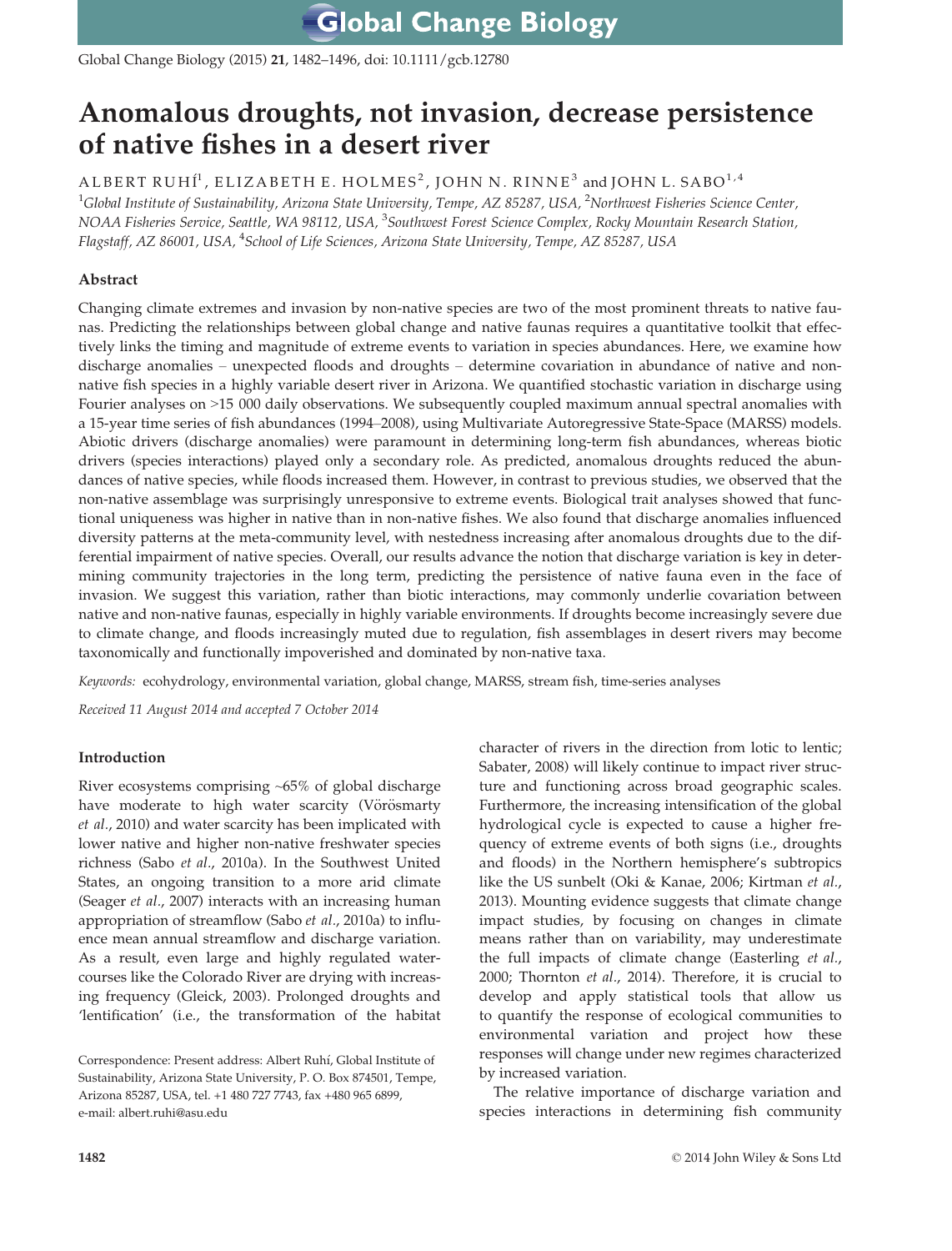composition and structure (i.e., relative abundances) has been a long standing topic of study, precipitating numerous lively debates (Grossman, 1982; Rahel et al., 1984; Grossman et al., 1985; Moyle & Vondracek, 1985). These early studies explored the notion that community trajectories were either predictable by virtue of consistent species interactions, or unpredictable by virtue of stochastic variation in flow. Support was found for both hypotheses, and recent work has shown how this false dichotomy can be resolved by considering communities to be increasingly driven by discharge variation as the stochastic component of environmental variation increases (Grossman & Sabo, 2010). Environmental variation is now widely accepted as a predictable driver of ecological processes across a wide range of organization levels and ecosystem types (e.g., Stacey & Taper, 1992; Sæther, 1997; Sabo et al., 2010b) and it is accordingly considered central to eco-evolutionary theory (Lytle, 2001; Ruokolainen et al., 2009). Here, we explore the role of discharge variation as a predictor of community structure within the context of climate extremes and species invasions–two of the most poignant signals of global change. Specifically, we develop a new set of integrated tools to project the potential impacts of different regimes of environmental variation under longterm environmental change on the success of invasion and the resilience of native faunas.

Parsing out the relative importance of biotic vs. abiotic interactions in determining long-term community trajectories would improve theories of invasive species' control (Mack et al., 2000; Sabo, 2005). In aridland riparian ecosystems, hydrological alterations induce dominance shifts in plant communities from native to introduced species (Stromberg et al., 2007a). Native floras do not decline because of invasion, but rather as a direct result of the same environmental conditions that favor introduced species. Abundant literature revolving around the 'natural flow regime' concept (Poff et al., 1997; Lytle & Poff, 2004) has similarly described differential (and generally opposite) effects of altered flow regimes on native compared to non-native fishes. This pattern was described long ago by Seegrist & Gard (1972) and since then an increasing body of evidence has supported the notion that the loss of natural flow regimes favors the non-native assemblage and decimates the native one (e.g., Bernardo et al., 2003; Propst et al., 2008; Gido & Propst, 2012; Mims & Olden, 2013; Pool & Olden, 2014). The early work of Seegrist & Gard (1972) advanced the notion that antagonistic interactions between non-native and native species is enhanced by flow regime alteration; however, analytical limitations have prevented explicit quantification of the relative strength of biotic (species interactions) and abiotic (flow) effects on native species. Here, we address this by using a novel combination of time-series methods to ask whether negative covariation between flow changes and native fish abundances is a direct consequence of flow changes (abiotic paradigm), or of flow-mediated changes in non-native species abundances (biotic paradigm). In streams where native species resilience is determined by interactions between non-native and native species, the restoration of the native community would require mechanical removal of non-native faunas. By contrast, flow manipulations would be the best recourse where changes to the natural flow regime underlie declines in native species. The suitability of these management strategies would be better assessed if biotic and abiotic effects could be effectively parsed.

Our overarching aim is to determine how discharge anomalies (floods and droughts of high magnitude and unexpected timing) influence long-term community trajectories of fishes in desert rivers, contrasting responses of the native vs. the non-native assemblage and considering potentially antagonistic biotic interactions between these assemblages. To do this we integrate two time-series methods in a novel way. First, we use the Discrete Fast Fourier Transform (DFFT) to identify the periodic (seasonal) and stochastic (interannual) components of discharge variation, and to extract maximum annual spectral anomalies. Subsequently we combine these discharge anomalies within a multivariate autoregressive state-space (MARSS) modeling framework to quantify and compare the effects of species interactions and discharge anomalies on long-term fish abundances. This framework (Fig. 1) provides a tool for quantifying the relative influences of abiotic and biotic drivers on the native and the non-native assemblages, and especially for disentangling the direct effects of flow, from the flow-mediated effects of non-native fishes, on the native assemblage. In particular, we ask the following chained questions: (i) what are the relative roles of species interactions and discharge anomalies in driving the long-term trajectory (i.e., variation in the relative abundances) of the fish community?; (ii) does the magnitude and direction of these influences differ between the native and the non-native assemblage?; (iii) are eventual differences in responses to discharge anomalies between the native and the nonnative assemblage explained by differences in their biological traits?; and finally, (iv) do discharge anomalies influence the spatial patterns of the fish meta-community, measured as beta diversity components across sites?

To answer these questions, we analyzed long-term data on fish abundances from seven sites of the Verde River in Arizona, USA. This river has a flashy hydrograph and a relatively low diversity, with nearly equal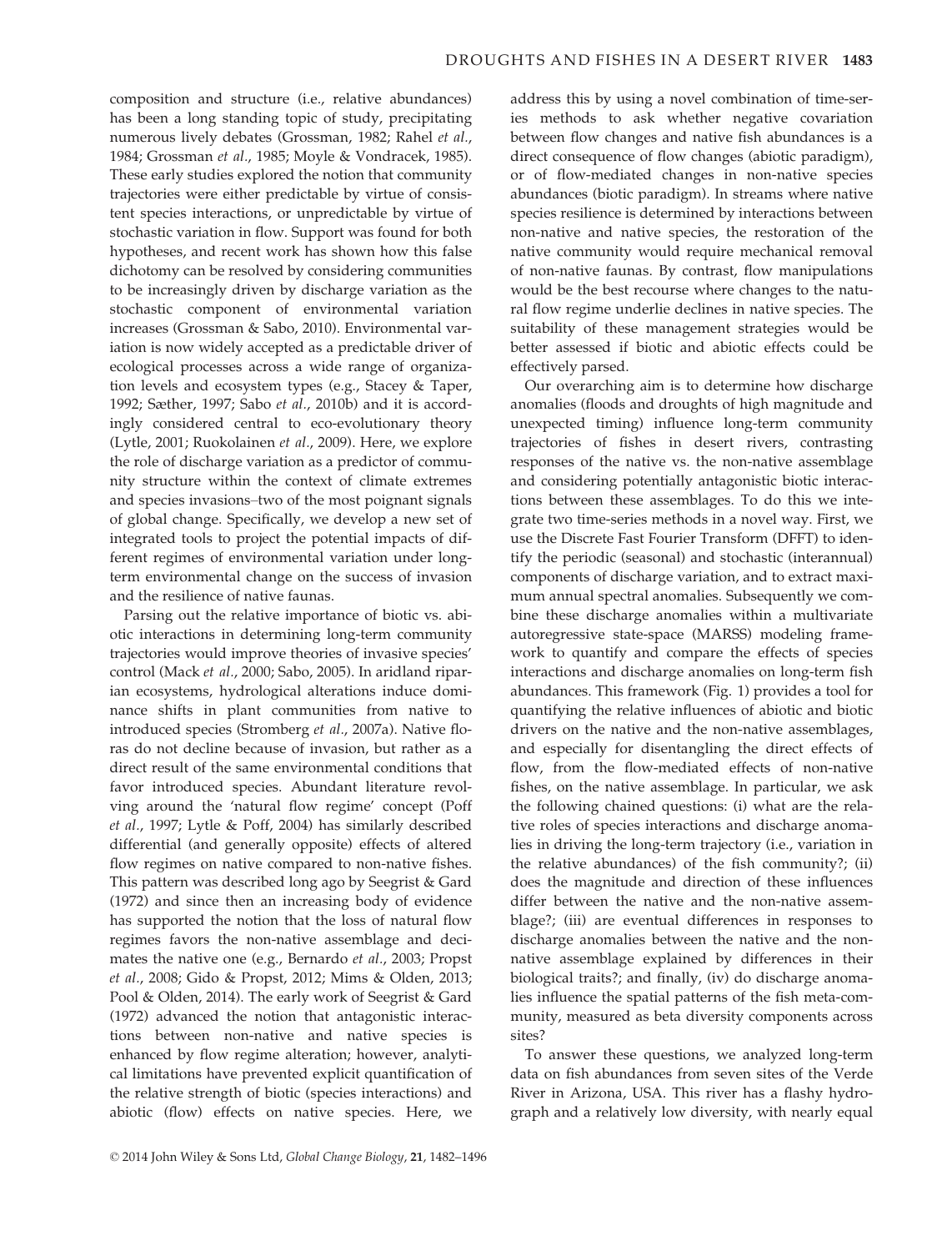

Fig. 1 Flow diagram illustrating the main analyses, from input data (discharge and species abundance time series) to MARSS models outputs (origin, species, and beta diversity models).

numbers of native and non-native species. We predicted that discharge anomalies would be the ultimate driver of long-term trajectories of fish communities in this river, and consequently, that biotic interactions would play only a proximate role (question i). We further predicted that responses would differ between the native and the non-native assemblage (question ii), with biological traits causing native fishes to be impaired by anomalous droughts (but favored by anomalous floods), and non-natives to be benefitted from muted discharge variation (question iii). Finally, we predicted that environmental variation would also influence the (spatial) beta diversity patterns of the fish meta-community, with discharge anomalies determining the relative importance of the two components that contribute to composition dissimilarity across local communities, namely nestedness and turnover (question iv). If these predictions hold true, they would indicate that environmental variation can predict community dynamics even in flashy environments, shedding light on the direction and extent to which anomalous floods and droughts are likely to affect long-term trajectories of native riverine fauna in the light of global change.

### Materials and methods

#### Study area

We studied the upper Verde River, a major tributary of the Salt River (Gila River basin) in the US state of Arizona. The Verde River flows around 270 km from its headwaters in Big Chino Wash (Prescott National Forest) to its confluence with the Salt River near Phoenix. In 1994, the Rocky Mountain Research Station (USDA Forest Service) established seven monitoring sites from Sullivan Lake to Sycamore Creek (Rinne & Miller, 2006), which were sampled continuously (every April) until 2008. This upper part of the Verde River is relatively undisturbed, without any flow-altering dams or major diversions, and has been an ideal setting to study the abiotic and biotic factors that influence fish assemblage structure in desert rivers (Stefferud & Rinne, 1995). Sample sites ranged from 150 to 300 m in length and included a variety of aquatic habitats. Backpack electrofishing units were used to sample under debris, banks, and in riffles. For high- and low-gradient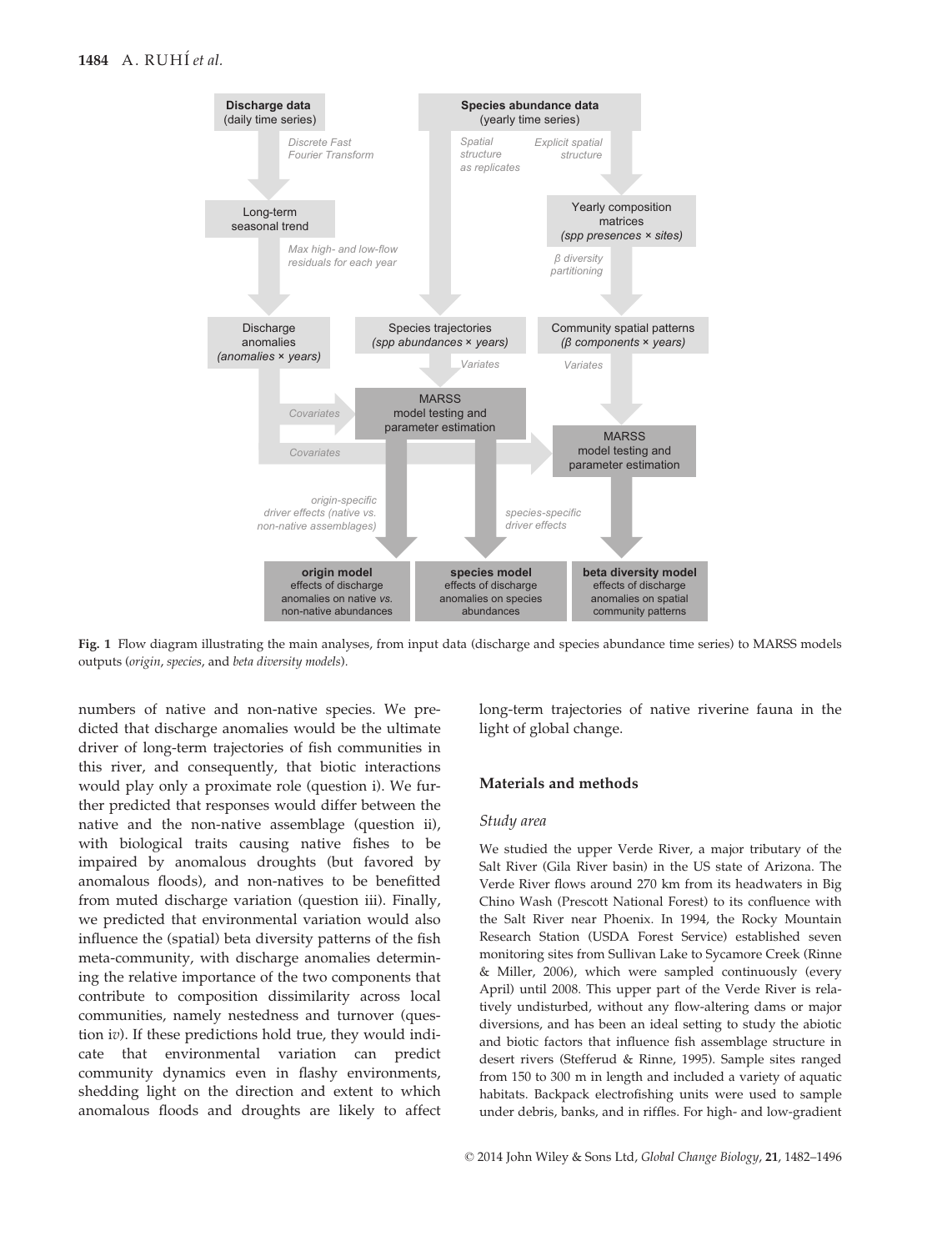riffles and for glide-runs, shocking was conducted from upstream to downstream, and fish were collected into a 6-m, 3-mm mesh bag seine. Trammel nets (30 m in length and meshes of 13-, 40-, and 80-mm mesh arrays) were employed to sample in deep pools (>2 m). All fishes were counted and returned alive to the stream, and counts from different sampling methodologies were combined at each site and visit. Throughout the 105 recorded samples (7 stations  $\times$  15 years), a total of 16 fish species were detected, of which 6 were native and 10 were non-native. For the present work we dropped from the analyses 2 species with <2% occurrence (both nonnative: fathead minnow Pimephales promelas, 1.9% occurrence; and largemouth bass Micropterus salmoides, 1.0% occurrence). This delivered a final matrix of 14 fish species (6 native, 8 nonnative)  $\times$  105 samples. Daily mean discharge data for 45 complete years (from 1/1/1966 to 31/12/2010) were obtained from the US Geological Service (USGS) station 09504000 (Verde River near Clarkdale, AZ, USA).

## Stochasticity in discharge variation

We used the Discrete Fast Fourier Transform (DFFT) to identify the characteristic signal of discharge variation in the Verde River, and the residuals or 'anomalies' from this long-term seasonal signal. We then used the maximum (high-flow) or minimum (low-flow) annual anomalies to construct hydrologic (abiotic) variables that would be considered as covariates in the multivariate time-series modeling. Hydrologic variation has been traditionally quantified using recurrence intervals (e.g., with Log-Pearson III distributions). However, such techniques focus on the magnitude of either high- or low-extremes (not both together) and ignore the seasonal occurrence (i.e., timing) of these events; a crucial aspect for ecological applications as biological impacts of high and low flows depend on seasonal base flows (Bunn & Arthington, 2002). Statistical tools borrowed from signal processing, such as the DFFT, provide a means for decomposing variation in discharge into the periodic (seasonal) and stochastic (interannual) components. This allows analyzing discharge series in a more ecologically meaningful way, as extreme forms of stochastic variation (but not predictable, periodic signals) cause ecological disturbance (Lande et al., 2003; Grossman & Sabo, 2010). A complete description of the method employed here is provided in Sabo & Post (2008). Briefly, the DFFT is applied to the time series and the characteristic signals (frequencies, phases, and amplitudes) of seasonal hydrologic variation (i.e., the long-term seasonal trend) are extracted from the power spectrum in the frequency domain. Observed daily events can then be compared to long-term seasonal trend, and residual events (observed – expected discharge) or discharge anomalies can be computed. Anomalies either higher (floods) or lower (droughts) than two standard deviations of the distribution of residual variation around the long-term seasonal can be regarded as catastrophic events (Sabo & Post, 2008). Because these events 'carry' information on their magnitude and timing (i.e., they are always of high magnitude and happen 'unexpectedly'), their occurrence may be regarded as a proxy for ecological disturbance (Sabo & Post, 2008; Grossman & Sabo, 2010). In this study, we computed the long-term seasonal trend for the 45-year discharge series, and identified and extracted the highest- and lowest annual discharge anomaly for each year in the time series. This process yielded a new time series of annual maxima (or minima), which could then be used to index each year in terms of high- or low-flow variation for 1993–2007 (hereafter, discharge anomalies). We used these discharge anomalies as covariates in the subsequent multivariate time-series models of the fish community (Fig. 1).

# Exploring long-term trajectories of fishes using multivariate time-series modeling

We assessed the effects of discharge anomalies and biotic interactions on the trajectories of fish using state-space versions of multivariate autoregressive models. Multivariate autoregressive (MAR) models have been used extensively in econometrics, and in ecology they have been mainly employed to quantify the effects of environmental drivers on species' population growth rates and community dynamics (reviewed in Hampton et al., 2013). Multivariate autoregressive models rely on theory about the patterns of temporal correlation that emerge from environmental drivers and species interactions (Ives et al., 2003). Hence, instead of treating temporal correlation as a nuisance, MAR models use it to estimate effects of drivers vs. interactions on community dynamics. Despite being data-hungry, MAR models are less challenging than mechanistic models, as the latter (but not MAR) require ecophysiological parameters. Moreover, state-space versions of MAR models (i.e., MARSS models) allow inclusion of observation error in the data, which is advantageous because ignoring observation error can fundamentally change our inference about the underlying process (e.g., Knape & de Valpine, 2012). Our fish count data certainly contained observation error that could potentially bias the measured influence of abiotic and biotic drivers on community dynamics. Therefore, MARSS allowed us to separate the variation in the fish count data due to observation error from the variation due to true population fluctuations. This separation is possible because unlike true population fluctuations, observation error does not influence current or future abundances –it only affects our estimation of that abundance. We used the 'MARSS' R-package (Holmes et al., 2014), which provides support for fitting MARSS models with covariates (i.e., discharge anomalies) to multivariate time-series data (i.e., fish community abundances) via maximum likelihood, using an Expectation–Maximization algorithm. In the matrix form, a MARSS model takes the following form [Eqn (1) is the state process and Eqn (2) is the observation process]:

$$
\mathbf{x}_{t} = \mathbf{B}\mathbf{x}_{t-1} + \mathbf{C}\mathbf{c}_{t-1} + \mathbf{w}_{t}, \text{where } \mathbf{w}_{t} \sim \text{MVN}(0, \mathbf{Q}) \qquad (1)
$$

$$
\mathbf{y}_t = \mathbf{Z} \mathbf{x}_t + \mathbf{v}_t, \text{where } \mathbf{v}_t \sim \text{MVN}(0, \mathbf{R})
$$
 (2)

Data enter the model as  $y$  (with  $y_t$  being fish abundances modeled as a linear function of the 'hidden' or true abundances,  $x_t$ ), and as  $c_{t-1}$  (the lagged covariates, in our case discharge anomalies). In the state process [Eqn  $(1)$ ], **B** is an interaction matrix and models the effect of species on each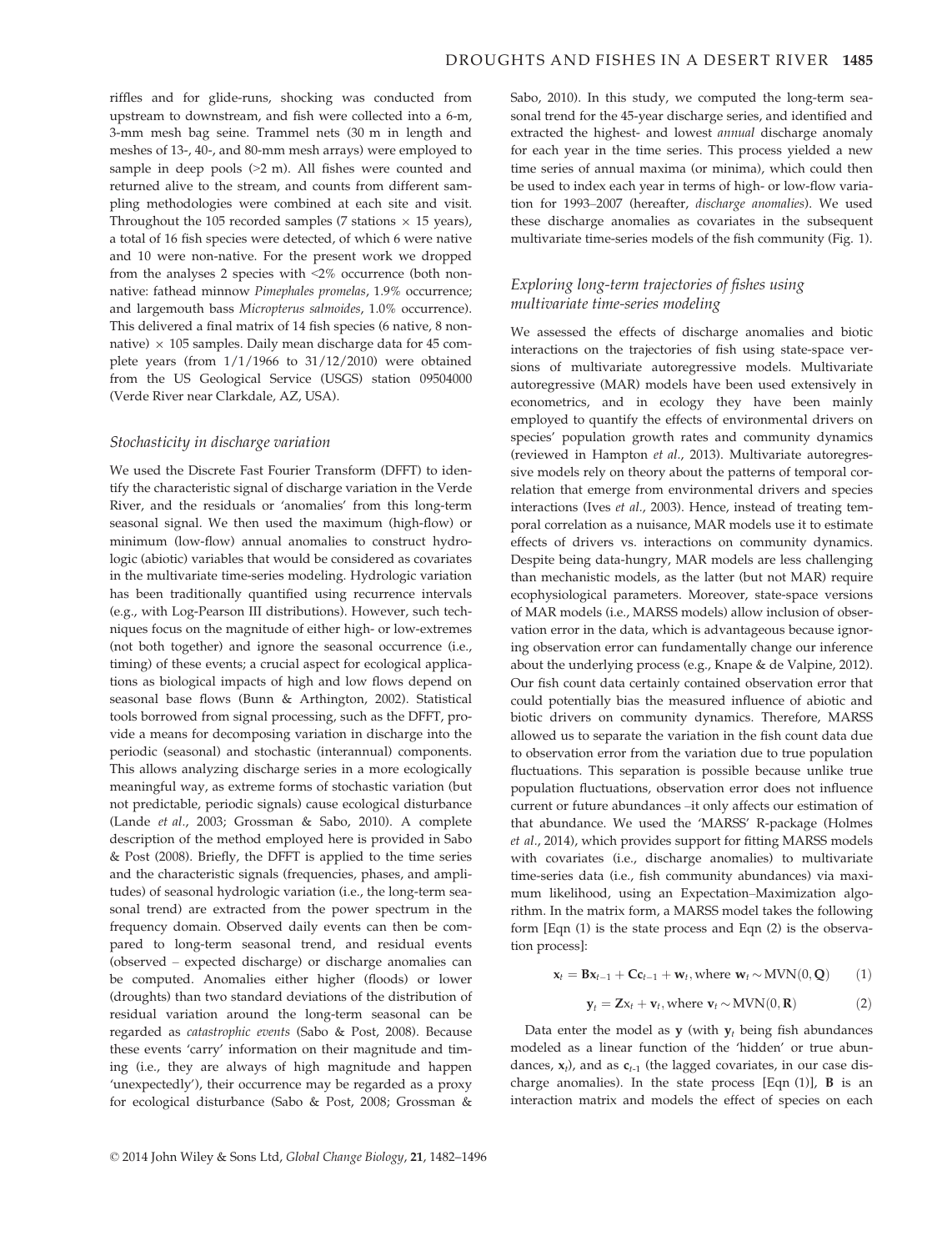other, C is the matrix whose elements describe the effect of each covariate on each species (hereafter discharge anomaly effects), and w is a matrix of the process error, with process errors at time t being multivariate normal with mean 0 and covariance matrix Q. In the observation process [Eqn (2)], v is a vector of non-process errors, with observation errors at time t being multivariate normal with mean 0 and covariance matrix R.

We compared two different configurations of the C matrix. First, we allowed discharge anomaly effects to differ only between native- and non-native species (origin model in Fig. 1). This model was structured to have only four different values in the elements of the C matrix and hence allowed us to quantify how fishes of native and non-native origin differed (systematically) in their responses to discharge anomalies. Subsequently, we constructed a more complex MARSS model that allowed for species-specific discharge anomaly effects (species model in Fig. 1), thus obtaining as many discharge anomaly effects as the number of species  $\times$  discharge anomalies. For both the origin and the species models, we compared several model structures, combining in each case two different configurations of the B matrix with two different configurations of the  $R$  matrix. In the  $B$  matrix [Eqn  $(1)$ ], we compared models allowing for biotic interactions (i.e., with all diagonal and off-diagonal coefficients being estimated) with models not allowing for them (using an identity B matrix, i.e., a diagonal matrix with 1's on the diagonal and 0's elsewhere). In the R matrix [Eqn (2)], we compared models considering speciesspecific observation errors with models considering constant observation errors (i.e., equal across all species). For all models we used log-transformed abundances of the 14 fish species as variates, and the discharge anomalies as covariates. Discharge anomaly effects and biotic interaction strengths were assessed via 95% confidence intervals (1000 bootstrap samples).

#### Biological trait analyses

In addition to MARSS, we also explored whether differences in responses to discharge anomalies between the native and the non-native assemblage could be explained by differences in their biological traits. To this end, we described each fish species in terms of 38 traits using Fish Traits, a database of ecological and life-history traits of freshwater fishes of the United States (Frimpong & Angermeier, 2009). These traits describe the trophic ecology, body size, reproductive ecology, life history, and salinity and habitat preference of the present species (see Table S1 for more details). Replicating the recent approach by Buisson et al. (2013), we constructed a multidimensional functional space using Gower's distance for each species pair and a Principal Coordinate Analysis (PCoA). The orthogonal axes provided by the PCoA may be regarded as 'synthetic functional traits summarizing a fish functional niche' (Buisson et al., 2013). Then, the fish species coordinates in the space defined by the PCoA may be used to calculate functional indices. We aimed at obtaining the functional originality and the functional uniqueness of each species. Functional originality was defined as the Euclidean distance to the average position of the species pool (i.e., the centroid of the

fish species coordinates in the space defined by the PCoA), with relatively higher distances to the centroid implying more functionally original fishes. Functional uniqueness was defined as the distance to the nearest neighbor in the functional space, with species falling relatively closer in the functional space being considered more redundant than those being isolated, and hence functionally unique (Buisson et al., 2013). For both functional originality and uniqueness, raw values were standardized by dividing them by the respective maximum value observed among the 14 species. Differences in functional originality and uniqueness between native and non-native fishes were tested using a GLM (1 fixed effect: ori $gin$ ). Finally, biological traits typifying the native  $vs.$  the nonnative assemblage were identified by means of a similarity percentages (SIMPER) test (999 permutations, single layout: origin factor). Traits contributing highly and consistently to dissimilarity (i.e., those with dissimilarity/standard deviation >1) were considered to discriminate fish origins (native vs. the nonnative species). Functional analyses were conducted with Primer v.6 software (Primer-E Ltd, UK) and the 'vegan' R-package (Oksanen et al., 2014).

### Spatial patterns of the meta-community

Finally, the spatial extent of our fish data allowed us to examine temporal variation in spatial patterns of diversity. We used a beta diversity partitioning procedure to examine variation in the spatial patterns of the fish meta-community (i.e., the set of the seven studied local communities or monitoring sites). The 'betapart' R-package (Baselga & Orme, 2012) allowed us to quantify overall beta diversity ( $\beta_{\text{SOR}}$ ) for each year, as well as the relative importance of the two additive components that contribute to  $\beta_{\text{SOR}}$ : nestedness  $(\beta_{\text{NES}})$ , which indicates 'ordered' species loss and gain, and turnover  $(\beta_{SIM})$ , which indicates species replacements (Baselga, 2010; Baselga & Orme, 2012). We carried out 15 analyses, one for each sampled year (1994–2008), on presence-absence matrices (14 fish species  $\times$  7 sites). Subsequently, we aimed at addressing how  $\beta_{\text{SOR}}$ ,  $\beta_{\text{NES}}$  and  $\beta_{\text{SIM}}$  (variates) responded to discharge anomalies (covariates) with an additional MARSS model (Fig. 1), but one in which the variates were a matrix of beta diversity components rather than species abundances. We considered component-specific observation error and all possible interactions of discharge covariates on the beta diversity components ( $\beta_{\text{SOR}}$ ,  $\beta_{\text{NES}}$ , and  $\beta_{\text{SIM}}$ ). As with our analysis of the temporal dynamics of the global community, we were again interested in quantifying the discharge anomaly effects. We assessed these effects via 95% confidence intervals (obtained numerically after 1000 bootstrap samples). We refer to this model hereafter as beta diversity model (Fig. 1).

### Results

#### Discharge anomalies overview

The long-term seasonal trend extracted with the DFFT (red line in Fig. 2a) showed low basal flows and a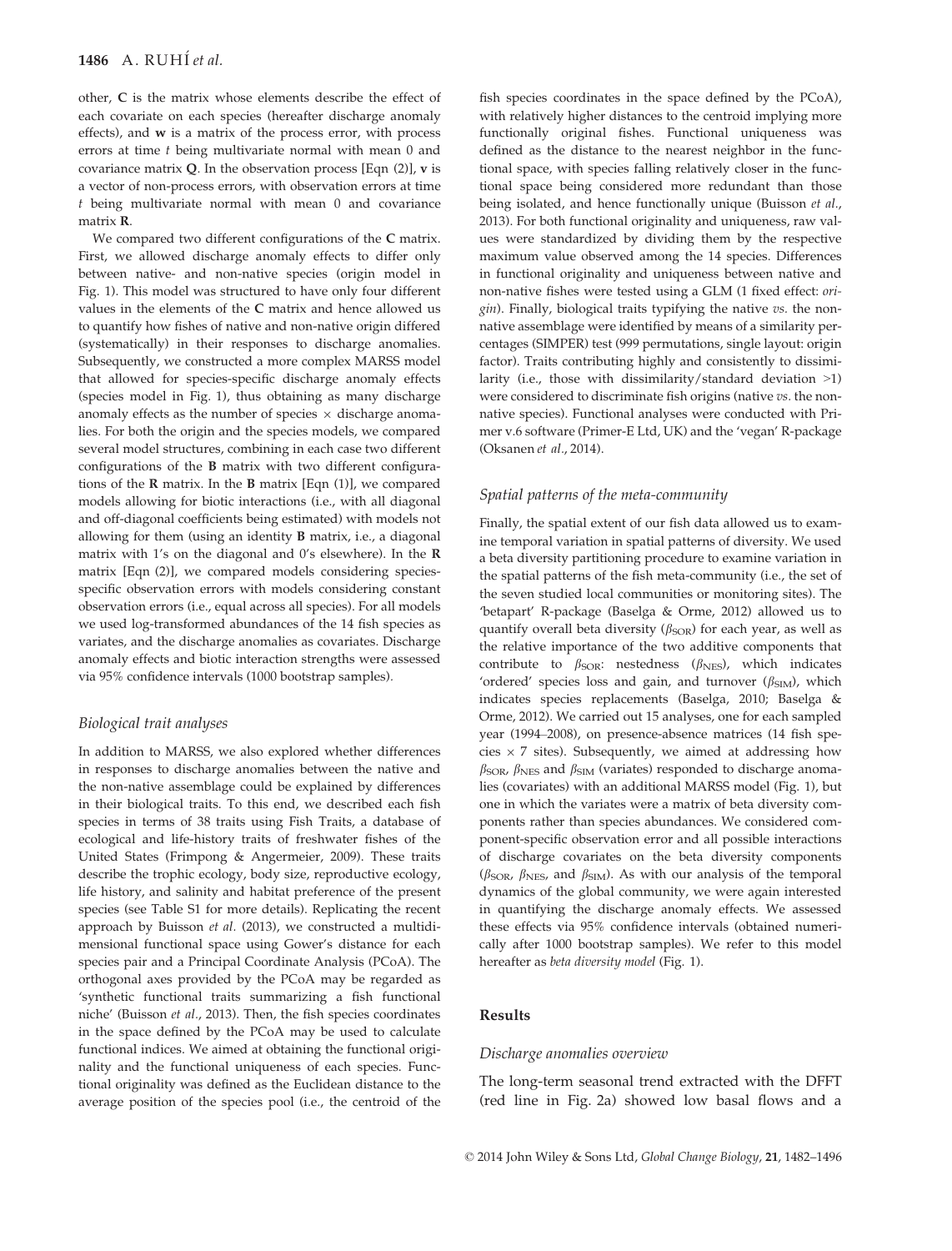

Fig. 2 Summary of 45 years (1966–2010) of daily mean discharge data in the upper Verde River. (a) Hydrograph showing daily average discharge (black dots) in normalized log<sub>10</sub>-transformed units (originally measured as cfps, from USGS data). The long-term seasonal trend extracted from DFFT is shown as solid red. (b) Timing of the high flow anomalies (empty circles) and the low-flow anomalies (black circles) recorded for the whole discharge series (|residuals| for comparison). Discontinuous lines show the threshold corresponding to 2 standard deviations of the distribution of all residual flows across the 45-year record (dotted line for high flows; dashed line for low flows). Empty circles above the dotted line, and black circles above the dashed line, indicate catastrophic floods and droughts, respectively. For 'ordinal day', day 1 is January 1st. The approximate timing of winter frontal storms and summer monsoons, and of late winter droughts, is shown. (c) Magnitude of maximum residual high flow events (empty circles) and low-flow events (black circles) across the 45-year record (|residuals| for comparison). Discontinuous lines show the threshold corresponding to 2 standard deviations of the distribution of all residual flows across the 45-y record, for high flows (dotted line) and for low flows (dashed line). Empty circles above the dotted line, and black circles above the dashed line, indicate catastrophic floods and droughts, respectively. The gray-shaded area shows the 15-year period (1993–2007) that was coupled with fish data.

seasonal peak in late winter. High flow anomalies generally occurred in two distinct periods (summer monsoons and winter frontal storms), whereas low-flow anomalies were clustered around later winter, between mid-January to mid-April (Fig. 2b). A long drought (9 years, 1984–1992) immediately preceded our 15-year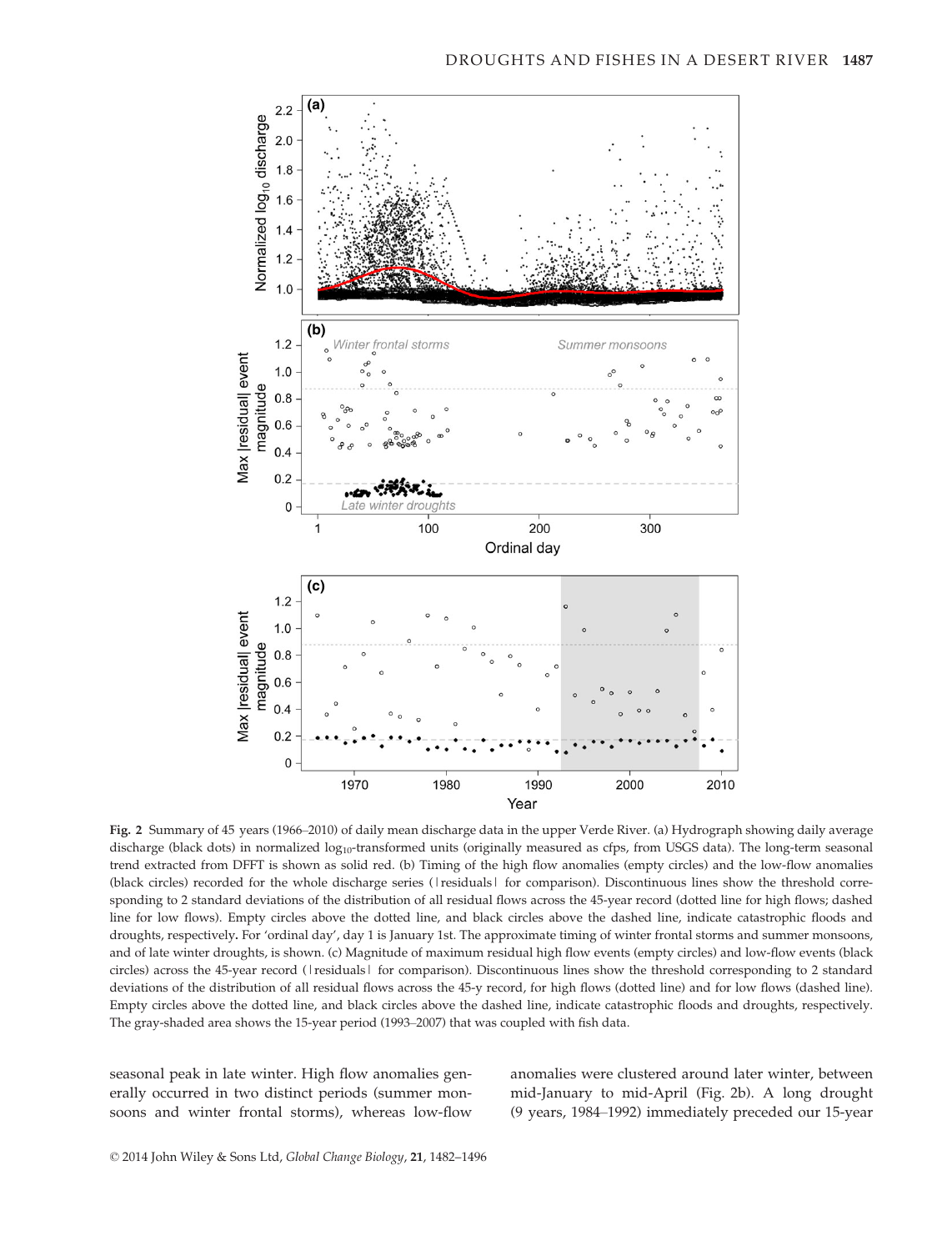study (shaded area in Fig. 2c; years 1993–2007). Our 15 year period encompassed both wet (1993–1995, 2004– 2005) and dry periods (1996–2003, 2006–2007), and started with the most extreme high flow event observed across the entire series (in 1993). Overall, this 15-year period encompassed a total of four catastrophic high flow events and nine low-flow events that were either immediately below or above the catastrophic threshold.

# Discharge anomaly effects on the long-term trajectories of fishes

The native and the non-native assemblages demonstrated large fluctuations in abundance and a general negative co-variation (Figure S1). The best (lowest AICc) origin model (the model where the effect of environmental drivers is determined by whether the species is native or non-native; Fig. 1) was the one considering species-specific observation errors and origin-specific biotic interactions (i.e., allowing effects of non-native on native species and vice versa, as well as effects within the native and within the non-native assemblage; model 1 in Table 1). The support for this model was higher than that observed for the best species model (the effect of environmental drivers is determined by species regardless of whether it is native or non-native; Fig. 1), implying that fish responses to discharge anomalies could be safely summarized as native vs. nonnative responses. For the species models, species-specific observation errors were also better supported, but the model not allowing species-specific biotic interactions received virtually the same support as the one allowing species-specific biotic interactions (AICc = 1104.2 and 1104.6, respectively; models 5 and 6 in Table 1). To assess if selecting one of these species models would change our inference about the drivers,

we compared the discharge anomaly effects estimated by this pair of models (Figure S2). Both models 5 and 6 provided a similar inference about the drivers (Figure S2). Therefore, for the sake of simplicity we selected model 6 as the best species model.

After bootstrapping the discharge anomaly effects estimated by the origin model (model 1), we observed that native fishes responded positively to high-, and negatively to low-flow anomalies (Fig. 3a). In contrast, anomalies did not significantly influence long-term abundances of non-native fishes (Fig. 3a). Biotic interaction strengths between the native and the non-native assemblages were significant in both directions (Fig. 3b), but much closer to zero than the discharge anomaly effects. By bootstrapping the discharge anomaly effects of the species model (model 6) we were able to identify which were the species most and least affected by discharge anomalies. Three native species responded significantly and positively to high flow anomalies (the desert sucker Catostomus clarki, the sonora sucker Catostomus insignis, and the roundtail chub Gila robusta), with this same set fishes responding negatively to low-flow anomalies (Fig. 4). As observed in the origin model, most of the non-native species of the species model appeared to be less responsive. The only exception was the green sunfish Lepomis cyanellus, which was significantly favored by droughts (Fig. 4).

# Biological traits of the native vs. the non-native assemblage

To test if differences in the responses to discharge anomalies between the native and the non-native assemblage (as observed in the species and origin models) could be explained by an adaptive suite of traits, we contrasted assemblages based on their functional

Table 1 Summary of the model selection approach of the MARSS origin (models 1 to 4) and species models (models 5 to 8). For model types, two different structures on the process model (Eqn 1; biotic interactions allowed vs. not allowed) were combined with two different structures on the observation model (Eqn 2; species-specific vs. constant observation error). All models were run on log-transformed abundances of fish species as variates and discharge anomalies as covariates, and allowed origin-specific (for the origin model) or species-specific (for the species model) effects of the covariates on the variates. The different origin and species models are ordered from strongest to weakest support (based on AICc), and the AICc of each model is compared to the AICc of the top model (i.e., origin model with origin-specific biotic interactions and species-specific observation error)

| Model                     |   | <b>Biotic interactions</b> | Observation errors | AICc   | AICc-min(AICc) |
|---------------------------|---|----------------------------|--------------------|--------|----------------|
| Origin-specific           |   | Origin-specific            | Species-specific   | 970.7  |                |
| discharge anomaly effects | っ | None                       | Species-specific   | 1078.0 | 107.4          |
|                           | 3 | Origin-specific            | Constant           | 1395.7 | 425.0          |
|                           | 4 | None                       | Constant           | 1509.7 | 539.0          |
| Species-specific          | 5 | Species-specific           | Species-specific   | 1104.2 | 133.5          |
| discharge anomaly effects | 6 | None                       | Species-specific   | 1104.6 | 133.9          |
|                           | 7 | Species-specific           | Constant           | 1559.3 | 588.6          |
|                           | 8 | None                       | Constant           | 1538.2 | 567.5          |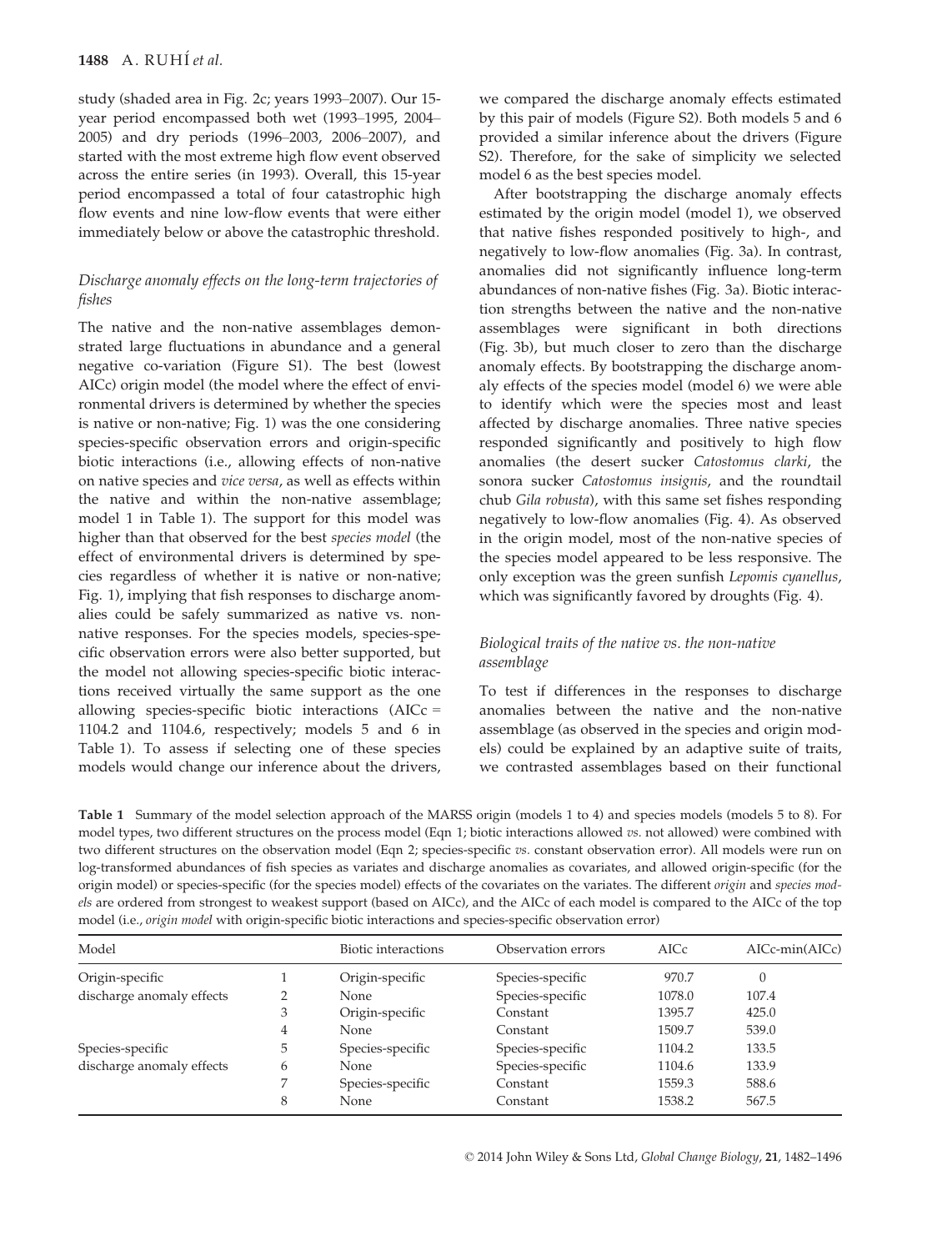

Fig. 3 Bootstrapped parameters of the best MARSS origin model (model 1 in Table 1). (a) Discharge anomaly effects on native vs. nonnative species. (b) Biotic interactions (i.e., interaction strengths) between the native and the non-native assemblages, and within the native and the non-native assemblages. The maximum likelihood (ML) of each parameter and the corresponding 95% confidence intervals (CI) were obtained after 1000 bootstrap samples.

originality and uniqueness, and on their typifying traits. Functional originality did not differ between native and non-native fishes (GLM;  $F_{1,12} = 2.232$ ,  $P = 0.161$ ; Table 2), but functional uniqueness was significantly higher in native species (GLM;  $F_{1,12} = 4.951$ ,  $P = 0.046$ ; Table 2). When investigating individual traits we identified 9 strategies (describing body size, habitat preference, life history and trophic ecology of the fishes) that typified native relative to non-native species (Table 3).

# Discharge anomaly effects on the spatial patterns of the meta-community

Beta diversity partitioning showed that the turnover component ( $\beta_{\text{SIM}}$ ) dominated over the nestedness component ( $\beta_{\text{NES}}$ ) in explaining overall beta diversity ( $\beta_{\text{SOR}}$ ) (mean  $\pm$  SD:  $\beta_{\text{SOR}}$ , 0.438  $\pm$  0.092;  $\beta_{\text{SIM}}$ : 0.248  $\pm$  0.129;  $\beta$ <sub>NES</sub>: 0.190  $\pm$  0.094). More importantly, the relative importance of these components was not constant across the 15-year period: despite turnover generally dominating, in some years spatial dissimilarity was largely or totally explained by the nestedness component (Figure S3). The MARSS beta diversity model showed that discharge anomalies played a significant role in explaining transitions between beta diversity patterns dominated by nestedness vs. turnover, with high flow anomalies diminishing, and low-flow anomalies increasing, the relative contribution of nestedness (Fig. 5). This result implies that after anomalous droughts (but not after anomalous floods), beta diversity was largely explained by variation in species richness among local communities.

## Discussion

Quantifying the relative roles of environmental variation and species interactions in determining the resilience of ecological communities to various components of global change is challenging but essential to better understand biological responses to increased climate variability (Staudt et al., 2013; Thornton et al., 2014). In this study, we present a powerful and transferable approach to quantifying joint effects of climate and other stressors on the resilience of biological communities. We used this approach to show how anomalous floods and droughts can influence long-term trajectories of native fish in highly variable rivers that have been invaded by non-native faunas. This topic has been the focus of a considerable amount of research in both riverine (e.g., Seegrist & Gard, 1972; Bernardo et al., 2003; Propst et al., 2008; Gido & Propst, 2012) and riparian ecosystems (e.g., Sher et al., 2002; Nagler et al., 2005; Stromberg et al., 2007a,b; Catford et al., 2011; Vivian *et al.*, 2014). Generally, the riverine studies suggest that hydrology is an important driver of abundance of both natives and non-natives (Seegrist & Gard, 1972; Bernardo et al., 2003; Propst et al., 2008) and that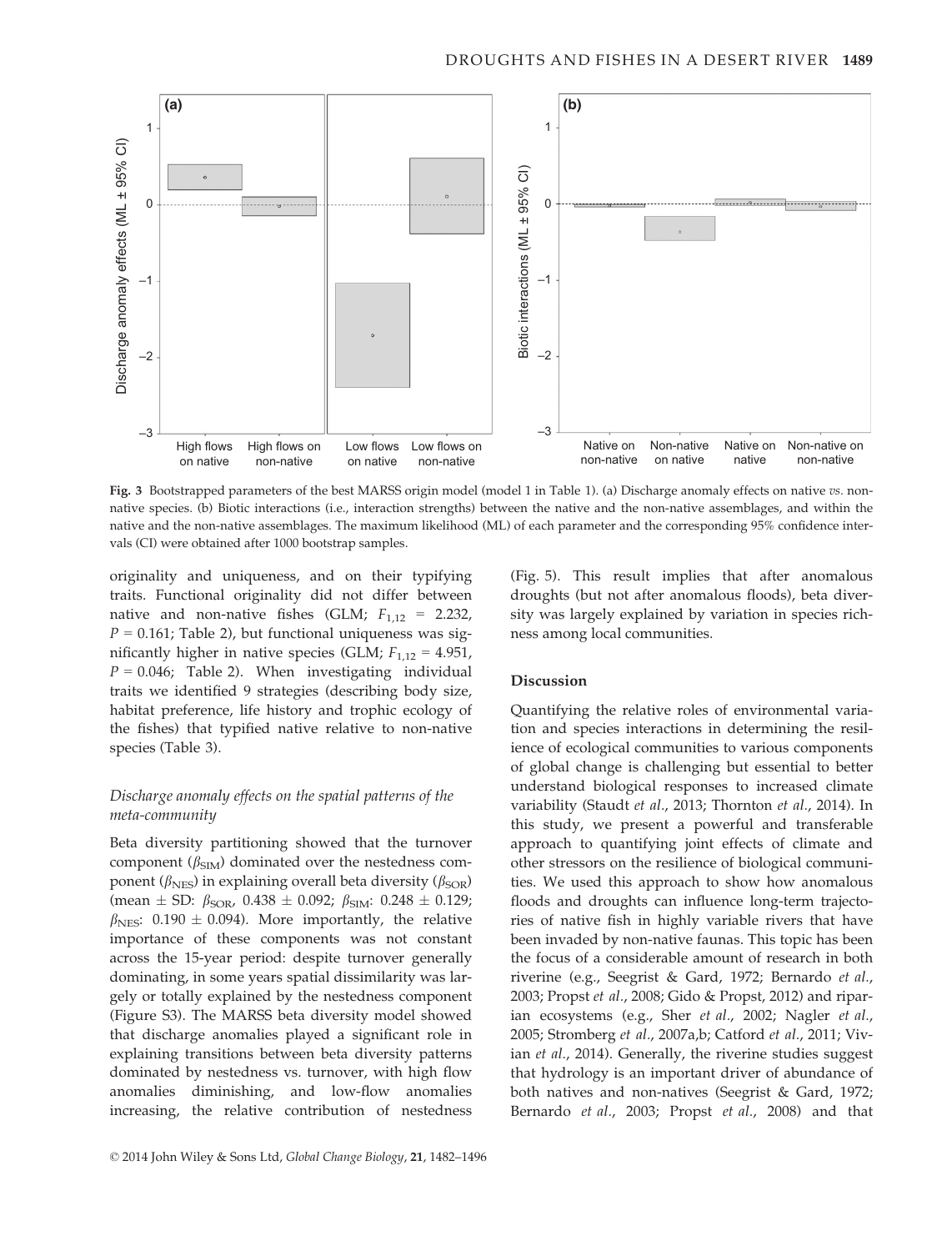

Fig. 4 Bootstrapped parameters of the best MARSS species model (model 6 in Table 1). The discharge anomaly effects for each fish species are shown (white bars = native species, grey bars = non-native species). The maximum likelihood (ML) of each C parameter and the corresponding 95% confidence intervals (CI) were obtained after 1000 bootstrap samples. Native fishes: ACH = Longfin dace, CCL = Desert sucker, CIN = Sonora sucker, GRO = Roundtail chub, MFU = Spike dace, ROS = Speckled dace. Non-native fishes:  $ANA = Yellow$  bullhead,  $CCA =$  Common carp,  $CLU = Red$  shiner,  $GAF =$  Mosquitofish,  $IPU =$  Channel catfish,  $LCY =$  Green sunfish,  $MDO = Smallmouth$  bass,  $POL = Flathead$  catfish.

non-native species outcompete or over exploit native species (Propst et al., 2008; Gido & Propst, 2012). In contrast, most riparian studies have found that hydrology supersedes species interactions – flow alterations preclude native species and promote the dominance non-native species, with little effect of non-natives on natives (Nagler et al., 2005; Stromberg et al., 2007a,b). Within this context, recent work has suggested that successful management of native riparian plant communities may be achieved by mimicking –if water allocations permit – natural disturbance regimes (Catford et al., 2011; Vivian et al., 2014). Consistent with this riparian work, we found support for the notion that discharge variation was paramount and superseded species interactions in determining community composition at multiple scales. In our system, native species responded negatively to low-flow anomalies but were resilient to high-flow anomalies; non-native species by contrast exhibited no significant response and the effect of non-native species on native fishes was secondary to the direct effects of drought. Biological traits typified a functionally unique native assemblage and explained the observation that droughts negatively impacted, but floods favored, the native assemblage. Furthermore, the abiotic paradigm was evident not only in the fishes' temporal trends but also in the variation in their spatial patterns, with discharge anomalies influencing composition dissimilarity patterns across the meta-community.

## Discharge anomalies, not non-native species, determine trajectories of native fish

The notion that seasonal flooding has differential effects on native and non-native freshwater faunas has a long history dating to Seegrist & Gard (1972), who reported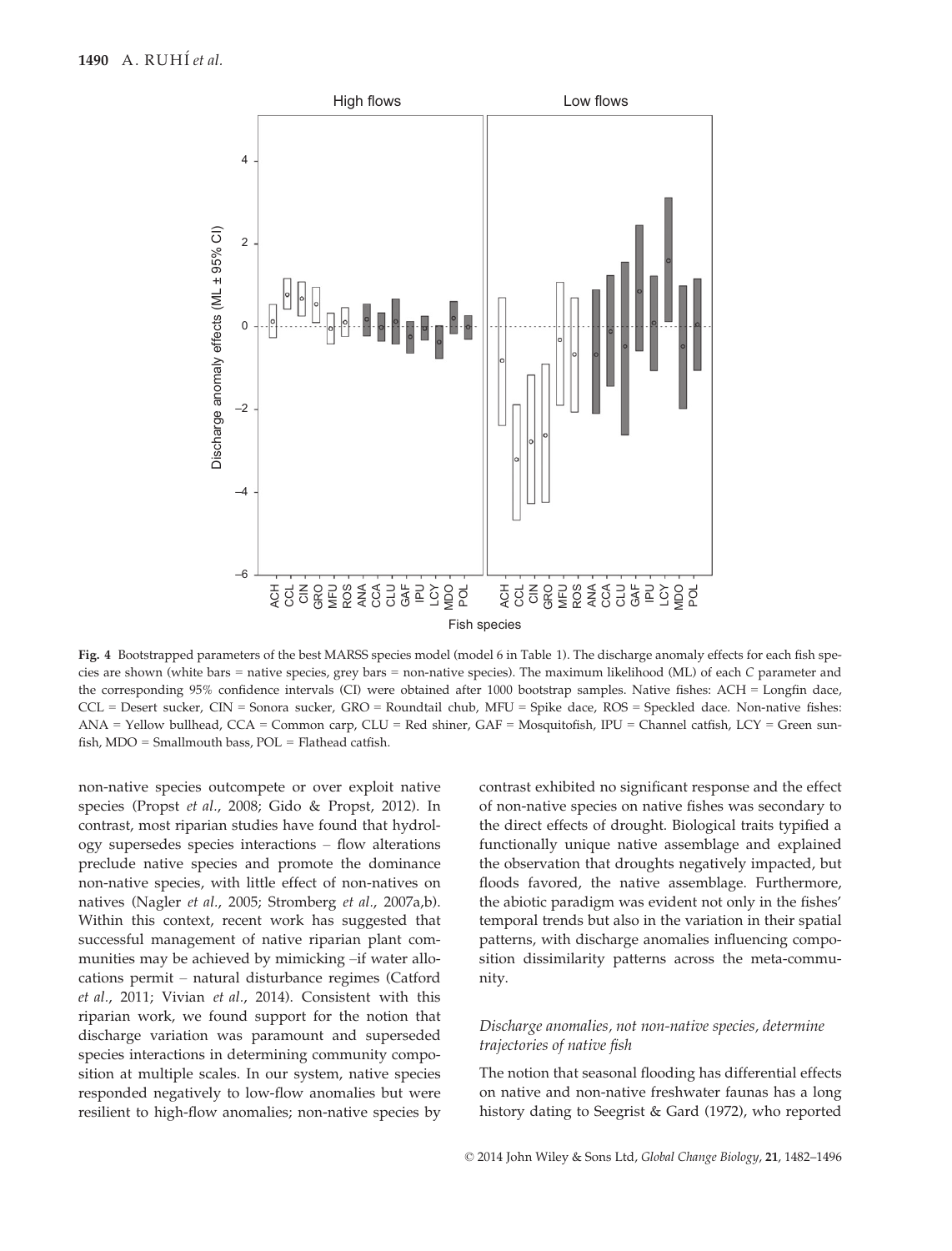|            | Code       | English name     | Latin name                   | Abund | FOri  | FUni  |
|------------|------------|------------------|------------------------------|-------|-------|-------|
| Native     | <b>ACH</b> | Longfin dace     | Agosia chryogaster           | 5.2   | 0.782 | 0.783 |
|            | <b>CCL</b> | Desert sucker    | Catostomus clarki            | 20.6  | 0.667 | 0.822 |
|            | <b>CIN</b> | Sonora sucker    | Catostomus insignis          | 16.5  | 0.682 | 1.000 |
|            | <b>GRO</b> | Roundtail chub   | Gila robusta                 | 5.9   | 0.583 | 0.900 |
|            | <b>MFU</b> | Spike dace       | Meda fulgida                 | 2.0   | 0.758 | 0.860 |
|            | <b>ROS</b> | Speckled dace    | Rhinichthys osculus          | 0.9   | 0.834 | 0.919 |
| Non-native | <b>ANA</b> | Yellow bullhead  | Ameiurus natalis             | 1.2   | 0.807 | 0.860 |
|            | <b>CCA</b> | Common carp      | Cyprinus carpio              | 0.4   | 0.694 | 0.783 |
|            | <b>CLU</b> | Red shiner       | Cyprinella lutrensis<br>38.8 | 1.000 | 0.825 |       |
|            | <b>GAF</b> | Mosquitofish     | Gambusia affinis             | 2.0   | 0.985 | 0.793 |
|            | <b>IPU</b> | Channel catfish  | Ictalurus punctatus          | < 0.1 | 0.721 | 0.738 |
|            | <b>LCY</b> | Green sunfish    | Lepomis cyanellus            | 2.5   | 0.708 | 0.840 |
|            | <b>MDO</b> | Smallmouth bass  | Micropterus dolomieu         | 3.9   | 0.666 | 0.850 |
|            | POL        | Flathead catfish | Pylodictis olivaris          | < 0.1 | 0.951 | 0.793 |

Table 2 Global relative abundance ('Abund', in %), functional originality ('FOri') and functional uniqueness ('FUni') of the fish species considered in the study. Functional originality and uniqueness were obtained after Buisson  $et$  al. (2013), using traits compiled in the Fish Traits database (Frimpong & Angermeier, 2009) (see complete list and description of traits in Table S1)

Table 3 Similarity percentages (SIMPER) analysis identifying the traits that typify native  $vs.$  non-native species. The average abundance of each trait is shown for native ('Native') and for non-native ('Non-native') species, and bolded in whichever category is higher. Only traits contributing highly and consistently to dissimilarity between these categories, i.e., those with dissimilarity/standard deviation ('Diss/SD') >1, are shown. Contributions to dissimilarity ('Contrib%') are also shown. Maxtl = maximum total length in  $cm$ , lacustrine = preference for lentic systems, modcurr = preference for moderate current, claysilt = preference for clay or silt substrate, season = the sum of the proportions of each month in which spawning occurs, approximating the length of the spawning season, longevity  $=$  longevity in years based on life in the wild wherever available, serial  $=$  serial or batch spawner, fshcrcrb = trophic preference for large fishes, crayfishes, crabs, and frogs, detritus = trophic preference for detritus or unidentifiable vegetative matter. We used the traits compiled in the Fish Traits database (Frimpong & Angermeier, 2009) (see complete list and description of traits in Table S1)

| Trait type   | Trait           | Native | Non-<br>native | $_{\rm{Diss}}/$<br>SD | Contrib<br>$\%$ |
|--------------|-----------------|--------|----------------|-----------------------|-----------------|
| Body size    | Maxtl           | 4.12   | 9.41           | 1.17                  | 3.02            |
| Habitat      | Lacustrine      | 2.08   | 10.94          | 1.62                  | 3.88            |
| preference   | Modcurr         | 11.11  | 4.17           | 1.20                  | 2.63            |
|              | Claysilt        | 4.76   | 8.93           | 1.02                  | 3.08            |
| Life history | Season          | 8.15   | 6.38           | 1.24                  | 2.00            |
|              | Longevity       | 4.90   | 8.82           | 1.10                  | 2.41            |
|              | Serial          | 9.52   | 5.36           | 1.01                  | 3.19            |
| Trophic      | <b>Fshcrcrb</b> | 2.78   | 10.42          | 1.11                  | 4.12            |
| ecology      | Detritus        | 9.52   | 5.36           | 1.03                  | 3.18            |

that the negative covariation between native and introduced trout (Salmonidae) in Sagehen Creek (California, USA) was explained by alterations to the natural flow regime. There, seasonal winter floods favored native salmonid life histories (spring spawners) but not nonnative life histories (fall spawners); whereas minor spring floods destroyed native salmonid eggs, thereby enhancing survival of young non-native salmonids. Since then, several studies have demonstrated different responses of native and non-native fishes to seasonal flows, especially in other arid-land rivers in the American Southwest (Tyus & Saunders, 2000; Eby et al., 2003; Propst et al., 2008; Gido & Propst, 2012; Gido et al., 2013). These studies generally show opposite effects of streamflow features on natives and non-natives, and/or significant antagonistic interactions of the non-native assemblage (or some particular non-native species) on the natives.

Our results enrich the findings of these previous studies in at least two ways. First, our DFFT-MARSS framework allowed us to explicitly measure the relative effects of biotic and abiotic drivers of variance in stream fish abundances and we observed only weak biotic effects on the long-term trajectory of the fish community as a whole. Species interactions (captured by the B matrix) were non-significant in the species model, and negative but much less important than discharge anomaly effects (in the  $C$  matrix) when considering the global effects of the non-native on the native assemblage in the origin model. Second, the effects of discharge variation on native and non-native fishes were different but surprisingly not opposite in sign. In contrast to strong negative effects of low-flow anomalies on native species, the non-native assemblage was largely unresponsive to high- or low-flow variation (as measured by anomalies). Hence, abundances of native species varied due to significant environmental variation (high- and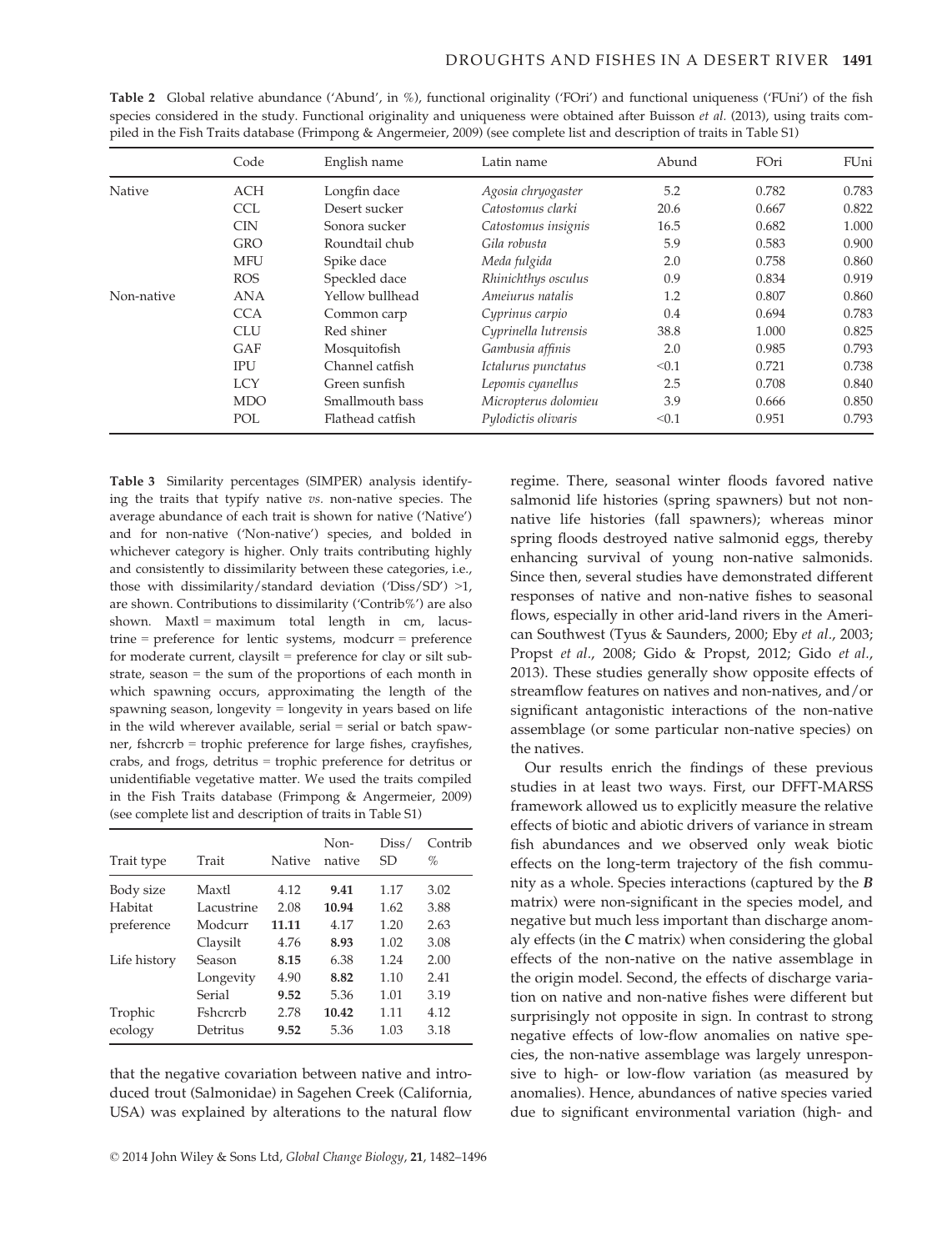

Fig. 5 Bootstrapped parameters of the MARSS beta diversity model. The discharge anomaly effects on overall beta diversity ( $\beta_{\text{SOR}}$ ) and its components (nestedness,  $\beta_{\text{NES}}$ ; turnover,  $\beta_{\text{SIM}}$ ) are shown. The maximum likelihood (ML) of each C parameter and the corresponding 95% confidence intervals (CI) were obtained after 1000 bootstrap samples.

low-flows) and in spite of a relatively more constant baseline of non-natives.

The context of our results is also important and differs from previous work that has drawn different conclusions. First, our system experiences large flow variation. Disturbance is known to alter competitive interactions among species (Byers, 2002). Therefore, species interactions may indeed be relevant in more stable rivers, such as desert rivers with managed flows (Gido & Propst, 2012; Gido et al., 2013) or rivers under hydroclimates with lower catastrophic variation (i.e., Mediterranean rather than arid and semiarid Koppen climate types; Seegrist & Gard, 1972; Bernardo et al., 2003). Second, the effects of non-native species on native species' persistence may strongly depend on the identity of the non-native species (Bunn & Arthington, 2002; Pusey et al., 2006). Gido & Propst (2012) found that the channel catfish Ictalurus punctatus was included in the top-ranked models predicting native abundances in the San Juan River (New Mexico and Utah, USA), but in our study, this predator was extremely scarce, as

also was the flathead catfish Pylodictis olivaris (both represented <0.1% of the global abundance; Table 2). Although small-bodied non-native fishes like the red shiner Cyprinella lutrensis (by far the most abundant species in our study) have been found to prey on larvae of native fishes (Ruppert et al., 1993; Brandenburg & Gido, 1999), these interactions did not influence our native assemblage. Overall, our results suggest that even when biotic interactions are potentially relevant, faunal communities in highly variable environments may be driven predominantly by environmental variation (abiotic paradigm).

## Droughts decimate the native assemblage and lead to 'functional debt'

The term *lentification* has been recently coined to describe the widely observed transformation of rivers from lotic to lentic habitats (Sabater, 2008). The fact that native species are severely affected by anomalous droughts in our system is very relevant when consider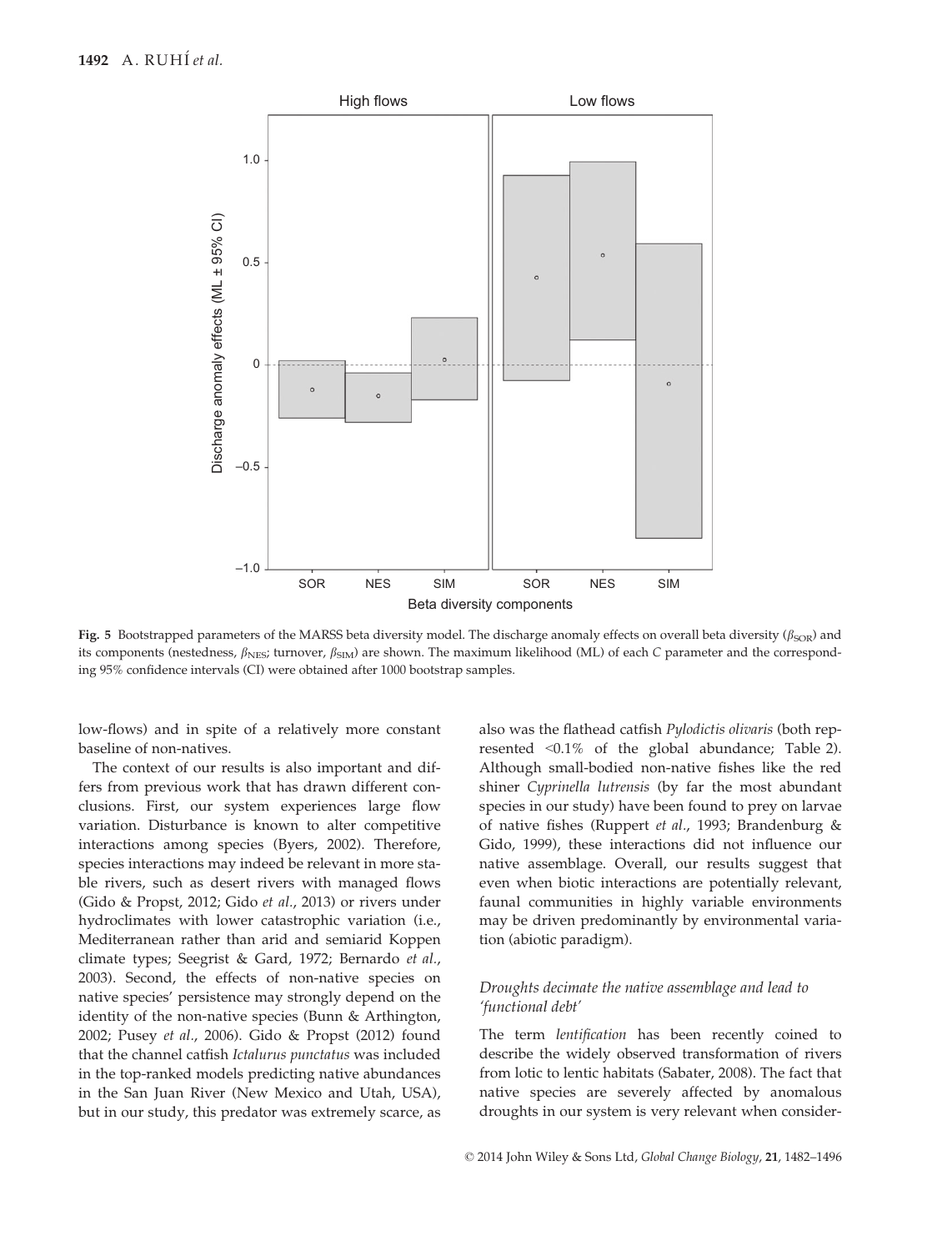ing the impacts of lentification on biodiversity. In the Southwest United States, the equivalent of nearly 76% of streamflow is being currently appropriated by humans, and this figure could increase if demographic projections that predict a doubling of the super-region's population within this century come true (Sabo et al., 2010a). More importantly, in the American Southwest high human water appropriation is interacting with a transition to a more arid climate (Seager et al., 2007; Karl et al., 2009). Our study suggests that if frequency and magnitude of droughts increase in southwestern rivers and anomalous droughts (due to high intensity or aseasonal timing) become the new normal, functionally homogenized fish communities with low prevalence of native members are to be expected.

We found that the native, but unexpectedly not the non-native assemblage, responded to discharge anomalies. The general lack of response of non-natives apparently contradicts previous studies suggesting that natural flow regimes should provide environmental resistance to the spread of non-native species (Kiernan et al., 2012; Gido et al., 2013; Mims & Olden, 2013). Those views are based on the 'natural flow regime' concept (Poff et al., 1997), which implies that nonnative organisms that evolved in systems with different suites of abiotic features should not find suitable conditions in systems with natural regimes (Lytle & Poff, 2004). In our study, only the green sunfish Lepomis cyanellus benefitted from the anomalous droughts that were negatively associated with native abundances, and no non-natives were reduced in abundance by the floods that were positively associated with native abundance. Whereas the positive response of green sunfish to anomalous droughts is in agreement with its high preference for slow current conditions and lacustrine habitats (Frimpong & Angermeier, 2009; Gibson et al., 2014; Pool & Olden, 2014), non-natives not responding to anomalous floods is a more intriguing outcome. We offer two explanations for the observed lack of response by non-natives: (i) catastrophic floods (4 events during the studied period and 6 preceding it) were perhaps not intense enough to influence the nonnative assemblage; or (ii) non-natives indeed responded (negatively) to flow variation on the shortterm but recolonized quickly, so that analyses of longterm trajectories would not reflect such responses. Historical flow data suggest that the first hypothesis is highly unlikely, since our fish time series started with the most extreme floods recorded throughout the whole 45-year period (including a 100-year recurrence event), which dramatically altered stream channel morphology and the aquatic habitats of the upper Verde River (Rinne & Stefferud, 1998). In contrast, the second hypothesis seems plausible as other studies have reported that non-native fishes in arid-land rivers are highly resilient. Pool & Olden (2014) found that an experimental flood from Alamo Dam (Bill Williams River basin, western Arizona) elicited a short-term reduction in the abundance of non-native species in sites downstream to the dam, but the pre-flood composition (similar to that of the upper Verde River) was recovered shortly after the event. Given the temporal resolution we employed (yearly spaced, with a variable lag of several months between the high flow event and the spring fish sampling), it is likely that we missed such short-term responses. This suggests that flow management may be able to enhance the native components of the assemblage and boost the ratio of native: non-native abundance, but mechanical removal may need to be invoked to manage the non-native assemblage in the long term.

As expected, biological traits offered a mechanistic explanation for the effects of hydrology on the relative persistence of native and non-native fishes. Traits conferring resilience from or resistance against flood disturbance typified the native assemblage. These traits included: habitat preference for moderate current and not for lacustrine systems, long spawning seasons and short longevities, or trophic preference for detritus and not for large macroinvertebrates and other vertebrates. Similarly, a study that paired flow-regulated and free-flowing rivers across the United States found that fish assemblages in free-flowing locations, relative to assemblages below dams, were characterized by a relatively lower proportion of equilibrium species (species with strategies favored in more stable, predictable environments) (Mims & Olden, 2013). Our analyses show that trait combinations of the native component were also more unique (sensu Buisson et al., 2013). This result contributes to the notion that generally extirpations do not occur randomly, but elicit disproportionate functional homogenization (Pool & Olden, 2012). Of the three drought-sensitive native species of our study, the Sonora sucker Catostomus insignis and the Roundtail chub Gila robusta fall under the threatened IUCN category, with the latter additionally being a candidate endangered species under the Endangered Species Act criteria. We observed both species were, at the same time, very functionally unique  $(≥ 0.9$  of a possible 1, Table 2). Functional homogenization had previously been attributed to the contributions of non-native species on the assemblage as a whole (Rahel, 2002; Pool & Olden, 2012). Here, we demonstrate that anomalous droughts may induce a 'functional debt' whereby trait combinations disappearing as a consequence of the extirpation of drought-sensitive native species will probably not be offset by the trait combinations of the remaining drought-resistant non-natives.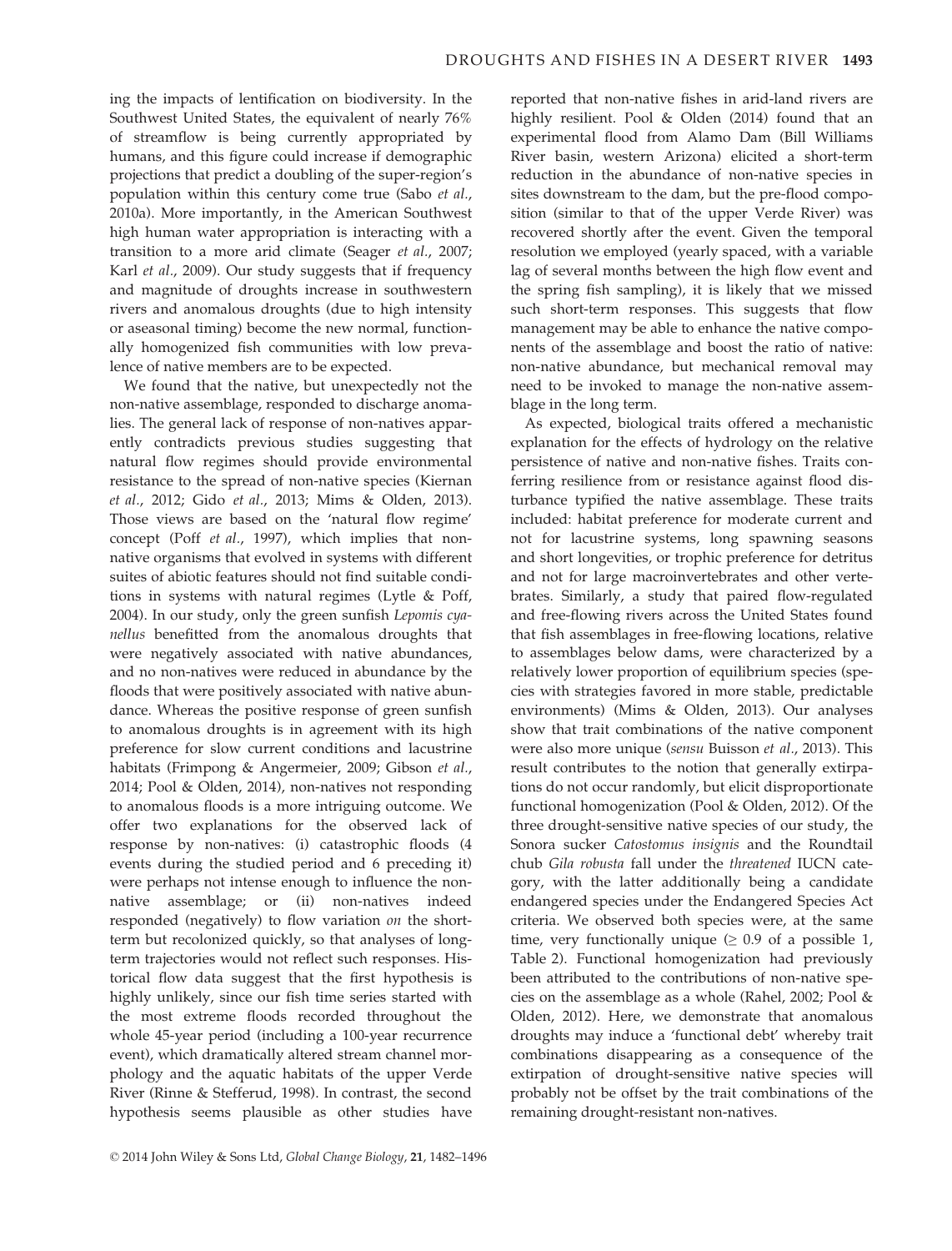# Environmental variation drives meta-community diversity patterns

Investigating beta diversity patterns is key to understanding meta-community dynamics and the relative importance of deterministic vs. stochastic processes (Chase & Myers, 2011). Beta diversity partitioning has lately become a popular tool in community ecology because it allows disentangling the relative contributions of variation in species richness and in species identities to overall composition dissimilarity (Baselga, 2010; Baselga & Orme, 2012; Legendre, 2014). Although beta diversity ( $\beta_{\text{SOR}}$ ) and its additive components (nestedness  $\beta_{\text{NES}}$ , and turnover  $\beta_{\text{SIM}}$ ) are usually studied across space (e.g., Gossner et al., 2013; Nascimbene et al., 2013; Escoriza & Ruhí, 2014), some studies have examined them through time to assess global change impacts on the spatial patterns of biodiversity (Albouy et al., 2012; Angeler, 2013). To our knowledge our study is the first to integrate environmental covariates (here discharge anomalies) with beta diversity and its components (as variates) in the context of stochastic modeling of time series (beta diversity model). This analysis revealed that different types of hydrological extremes lead to different meta-community patterns, with anomalous droughts increasing, and anomalous floods decreasing, the relative importance of nestedness  $(\beta_{NFS})$ .

Nestedness is widespread in freshwater biotas (Heino, 2011; Batzer & Ruhí, 2013; Tornés & Ruhí, 2013) and habitat suitability is known to influence this structure (Heino & Muotka, 2005; McAbendroth et al., 2005). Therefore, results from the beta diversity model were not only expected but also congruent with the origin and species models, as low flows differentially harming the native assemblage should 'naturally' generate a nested meta-community (see schematization in Fig. 6). In this way, the unresponsive non-native assemblage constituted a core set of taxa present in virtually every local community, whereas some droughtsensitive species disappeared from the most physically adverse sites after anomalous droughts. Differential extinction and selective environmental tolerances are well-known determinants of nestedness (Ulrich et al., 2009). Our study exemplifies these mechanisms and further shows that successive nestedness- and turnover-dominated scenarios may be explained by low resistance, but high resilience, of part of the assemblage (sensu Connell & Sousa, 1983). Overall, seasonal floods are essential to maintain mixed assemblages of native and non-native fishes as only by preserving meta-community dynamics, the drought-sensitive assemblage can bounce back to pre-drought conditions after this disturbance.

## Implications of the current findings

In this study we quantified the stochastic component of discharge and integrated this variation directly into community time-series models. Our results suggest that stochastic variation can predict community composition and its spatial variability even in very flashy environments, offering an alternative but effective way to understand how hydroclimatic anomalies and invasive species can affect long-term trajectories of native riverine fauna. Climate and invasion are two key components of global change (Staudt et al., 2013), and well recognized drivers of freshwater fish extinctions (Xenopoulos et al., 2005; Rahel & Olden, 2008). Disentangling their effects on native assemblages is crucial to anticipating the ecological impacts of new hydrological regimes. Although stream and riparian ecosystems in the American Southwest are subject to frequent hydro-



Fig. 6 Illustration of results from the beta diversity model. Overall spatial dissimilarity within a meta-community (i.e., beta diversity,  $\beta_{\text{SOR}}$ ) may be explained by a combination of two components, namely nestedness or species gain and loss  $(\beta_{\rm NES})$ , and turnover or species replacements  $(\beta_{SIM})$ . In the schematization, local communities are represented by dashed circles and species are represented by small shapes within the dashed circles (empty shapes are native species; full shapes non-native ones). The origin and species models showed that some (but not all) members of the regional pool of species were sensitive to hydrologic extremes, with the sensitive subset responding oppositely to high and low flows. Thus, the non-sensitive subset (i.e., nonnative species) could be potentially present in all local communities regardless of the hydrological context, whereas the sensitive subset (i.e., native species) could be locally extirpated under the harmful hydrological extreme. These differential responses should elicit a nested structure under low- but not under high flow anomalies, which is congruent with the discharge anomaly effects described by the beta diversity model (Fig. 5).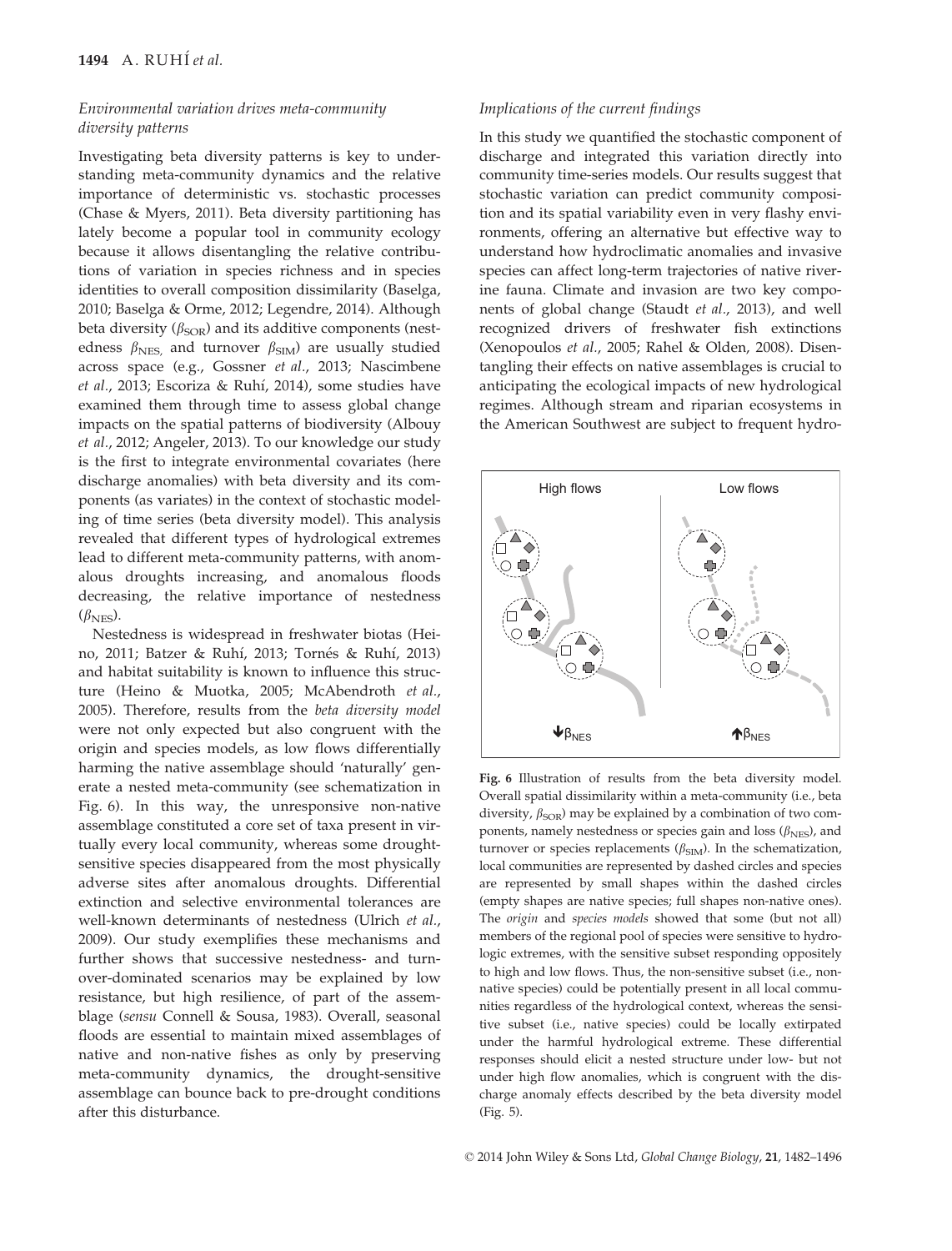logical disturbance (Grimm et al., 1997; Sponseller et al., 2010), our results suggest that anomalous droughts (in timing and/or magnitude) are impairing fish communities both taxonomically and functionally. As drought severity increases with projected climate change and groundwater depletion, native biodiversity losses are to be expected in desert rivers of the American Southwest.

#### Acknowledgements

We thank the Sabo lab at Arizona State University, two anonymous reviewers, and the subject editor for suggestions that helped to improve the quality of the manuscript. This study was funded by the National Science Foundation project 'Water sustainability under near-term climate change: a crossregional analysis incorporating socio-ecological feedbacks and adaptations'.

### References

- Albouy C, Guilhaumon F, Araujo MB, Mouillot D, Leprieur F (2012) Combining pro jected changes in species richness and composition reveals climate change impacts on coastal Mediterranean fish assemblages. Global Change Biology, 18, 2995–3003.
- Angeler DG (2013) Revealing a conservation challenge through partitioned long-term beta diversity: increasing turnover and decreasing nestedness of boreal lake metacommunities. Diversity and Distributions, 19, 772–781.
- Baselga A (2010) Partitioning the turnover and nestedness components of beta diversity. Global Ecology and Biogeography, 19, 134–143.
- Baselga A, Orme CDL (2012) betapart: an R package for the study of beta diversity. Methods in Ecology and Evolution, 3, 808–812.
- Batzer DP, Ruhí A (2013) Is there a core set of organisms that structure macroinvertebrate assemblages in freshwater wetlands? Freshwater Biology, 58, 1647–1659.
- Bernardo JM, Ilheu M, Matono P, Costa AM (2003) Interannual variation of fish assemblage structure in a Mediterranean river: implications of streamflow on the dominance of native or exotic species. River Research and Applications, 19, 521–532.
- Brandenburg WH, Gido KB (1999) Predation by nonnative fish on native fishes in the San Juan River, New Mexico and Utah. The Southwestern Naturalist, 44, 392–394.
- Buisson L, Grenouillet G, Villéger S, Canal J, Laffaille P (2013) Toward a loss of functional diversity in stream fish assemblages under climate change. Global Change Biology, 19, 387–400.
- Bunn SE, Arthington AH (2002) Basic principles and ecological consequences of altered flow regimes for aquatic biodiversity. Environmental Management, 30, 492– 507.
- Byers JE (2002) Impact of non-indigenous species on natives enhanced by anthropogenic alteration of selection regimes. Oikos, 97, 449–458.
- Catford JA, Downes BJ, Gippel CJ, Vesk PA (2011) Flow regulation reduces native plant cover and facilitates exotic invasion in riparian wetlands. Journal of Applied Ecology, 48, 432–442.
- Chase JM, Myers JA (2011) Disentangling the importance of ecological niches from stochastic processes across scales. Philosophical Transactions of the Royal Society B: Biological Sciences, 366, 2351–2363.
- Connell JH, Sousa WP (1983) On the evidence needed to judge ecological stability or persistence. The American Naturalist, 121, 789–824.
- Easterling DR, Meehl GA, Parmesan C, Changnon SA, Karl TR, Mearns LO (2000) Climate extremes: observations, modeling, and impacts. Science, 289, 2068–2074.
- Eby LA, Fagan WF, Minckley WL (2003) Variability and dynamics of a desert stream community. Ecological Applications, 13, 1566–1579.
- Escoriza D, Ruhı A (2014) Macroecological patterns of amphibian assemblages in the Western Palearctic: implications for conservation. Biological Conservation, 176, 252– 261.
- Frimpong EA, Angermeier PL (2009) Fish traits: a database of ecological and life-history traits of freshwater fishes of the United States. Fisheries, 34, 487–495.
- Gibson PP, Olden JD, O'Neill MW(2014) Beaver dams shift desert fish assemblages toward dominance by non-native species (Verde River, Arizona, USA). Ecology of Freshwater Fish (in press), doi: 10.1111/eff.12150/full.
- Gido KB, Propst DL (2012) Long-term dynamics of native and nonnative fishes in the San Juan River, New Mexico and Utah, under a partially managed flow regime. Transactions of the American Fisheries Society, 141, 645–659.
- Gido KB, Propst DL, Olden JD, Bestgen KR, Rosenfeld J (2013) Multidecadal responses of native and introduced fishes to natural and altered flow regimes in the American Southwest. Canadian Journal of Fisheries and Aquatic Sciences, 70, 554– 564.
- Gleick PH (2003) Global freshwater resources: soft-path solutions for the 21st century. Science, 302, 1524–1528.
- Gossner MM, Getzin S, Lange M, Pašalić E, Türke M, Wiegand K, Weisser WW (2013) The importance of heterogeneity revisited from a multiscale and multitaxa approach. Biological Conservation, 166, 212–220.
- Grimm NB, Chacon A, Dahm CN, Hostetler SW, Llind OT, Starkweather PL, Wurtsbaugh WW (1997) Sensitivity of aquatic ecosystems to climatic and anthropogenic changes: the Basin and Range, American Southwest, and Mexico. Hydrological Processes, 11, 1023–1041.
- Grossman GD (1982) Stochasticity in structural and functional characteristics of an Indiana stream fish assemblage: a test of community theory. The American Naturalist, 120, 423–454.
- Grossman GD, Sabo JL (2010) Incorporating environmental variation into models of community stability: examples from stream fish. In: Community Ecology of Stream Fishes. American Fisheries Society Symposium, vol. 73 (eds Gido KB, Jackson D), pp. 407–426. American Fisheries Society, Washington, DC, USA.
- Grossman GDD, Freeman MCC, Moyle PBB, Whitaker JO Jr (1985) Stochasticity and assemblage organization in an Indiana stream fish assemblage. The American Naturalist, 126, 275–285.
- Hampton SE, Holmes EE, Scheef LP, Scheuerell MD, Katz SL, Pendleton DE, Ward EJ (2013) Quantifying effects of abiotic and biotic drivers on community dynamics with multivariate autoregressive (MAR) models. Ecology, 94, 2663–2669.
- Heino J (2011) A macroecological perspective of diversity patterns in the freshwater realm. Freshwater Biology, 56, 1703–1722.
- Heino J, Muotka T (2005) Highly nested snail and clam assemblages in boreal lake littorals: roles of isolation, area, and habitat suitability. Ecoscience, 12, 141–146.
- Holmes ER, Ward E, Wills K (2014) Package 'MARSS'. multivariate autoregressive state-space modeling. Version 3.9. Available at: http://cran.r–project.org/web/ package/MARSS (accessed 31 March 2014).
- Ives AR, Dennis B, Cottingham KL, Carpenter SR (2003) Estimating community stability and ecological interactions from time-series data. Ecological Monographs, 73, 301–330.
- Karl TR, Melillo JM, Peterson TC (2009) Global Climate Change Impacts in the United States. Cambridge University Press, Cambridge, United Kingdom and New York, NY, USA.
- Kiernan JD, Moyle PB, Crain PK (2012) Restoring native fish assemblages to a regulated California stream using the natural flow regime concept. Ecological Applications, 22, 1472–1482.
- Kirtman B, Power SB, Adedoyin JA et al. (2013) Near-term climate change: projections and predictability. In: Climate Change 2013: The Physical Science Basis. Contribution of Working Group I to the Fifth Assessment Report of the Intergovernmental Panel on Climate Change (eds Stocker TF, Qin D, Plattner G-K, Tignor M, Allen SK, Boschung J, Nauels A, Xia Y, Bex V, Midgley PM). pp. 953–1028. Cambridge University Press, Cambridge, UK and New York, NY, USA.
- Knape J, de Valpine P (2012) Are patterns of density dependence in the global population dynamics database driven by uncertainty about population abundance? Ecology Letters, 15, 17–23.
- Lande R, Engen S, Saether B-E (2003) Stochastic Population Dynamics in Ecology and Conservation. Oxford University Press, Oxford, UK.
- Legendre P (2014) Interpreting the replacement and richness difference components of beta diversity. Global Ecology and Biogeography, 23, 1324–1334.
- Lytle DA (2001) Disturbance regimes and life-history evolution. The American Naturalist, 157, 525–536.
- Lytle DA, Poff NL (2004) Adaptation to natural flow regimes. Trends in Ecology & Evolution, **19**, 94-100.
- Mack RN, Simberloff D, Mark Lonsdale W, Evans H, Clout M, Bazzaz FA (2000) Biotic invasions: causes, epidemiology, global consequences, and control. Ecological Applications, 10, 689–710.
- McAbendroth L, Foggo A, Rundle SD, Bilton DT (2005) Unravelling nestedness and spatial pattern in pond assemblages. Journal of Animal Ecology, 74, 41-49.
- Mims MC, Olden JD (2013) Fish assemblages respond to altered flow regimes via ecological filtering of life history strategies. Freshwater Biology, 58, 50–62.
- Moyle PB, Vondracek B (1985) Persistence and structure of the fish assemblage in a small California stream. Ecology, 66, 1–13.